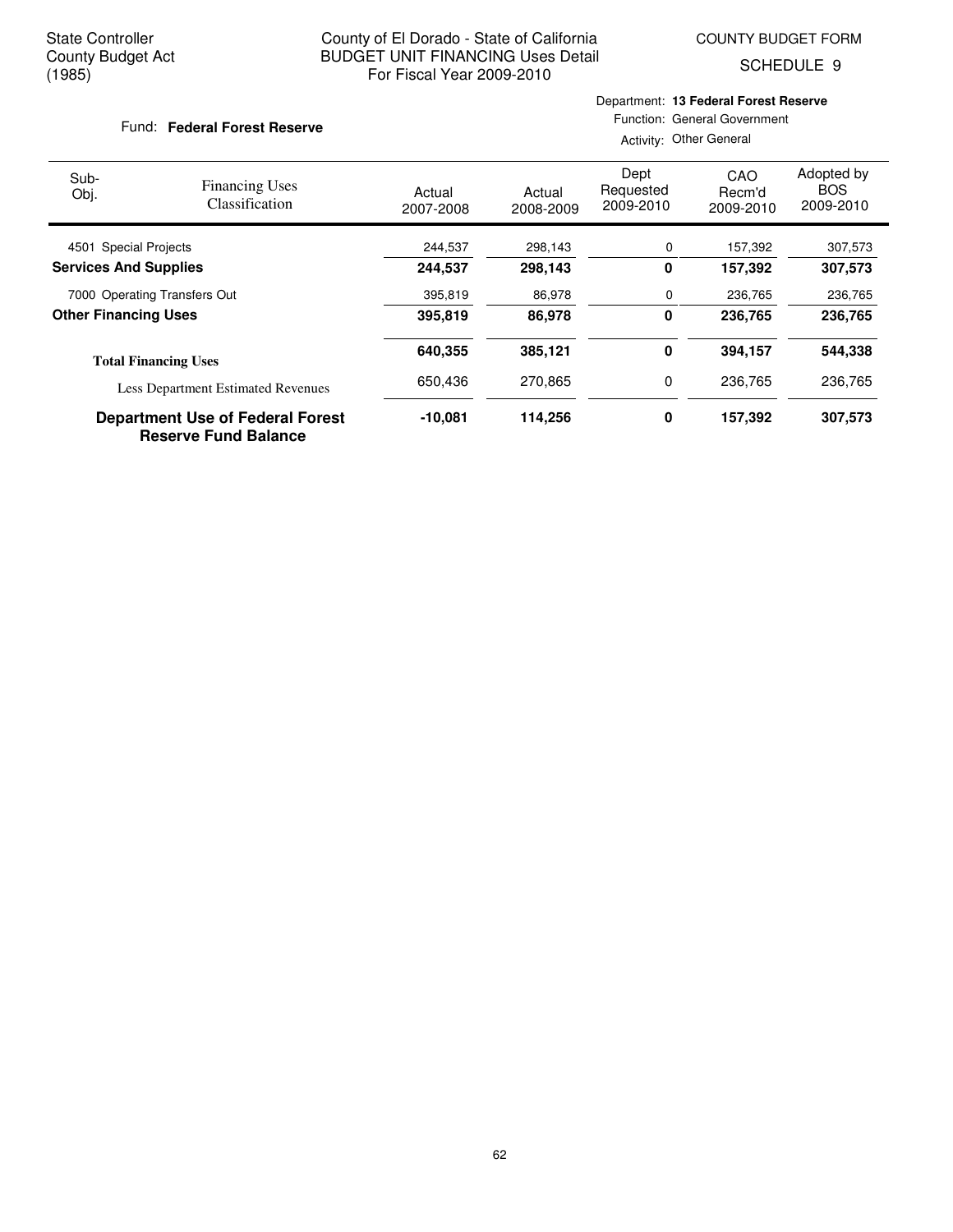SCHEDULE 9

# Fund: **Community Enhancement**

# Department: **13 Community Enhancement** Function: General Government

Activity: Other General

| Sub-<br>Obj.                                                          | <b>Financing Uses</b><br><b>Classification</b> | Actual<br>2007-2008 | Actual<br>2008-2009 | Dept<br>Requested<br>2009-2010 | CAO<br>Recm'd<br>2009-2010 | Adopted by<br><b>BOS</b><br>2009-2010 |
|-----------------------------------------------------------------------|------------------------------------------------|---------------------|---------------------|--------------------------------|----------------------------|---------------------------------------|
| 4501 Special Projects                                                 |                                                | 0                   | 50,000              | 0                              | 170,278                    | 170,278                               |
| <b>Services And Supplies</b>                                          |                                                | 0                   | 50,000              | 0                              | 170,278                    | 170,278                               |
| 7000 Operating Transfers Out                                          |                                                | 0                   | 117,098             | 0                              | 139,500                    | 118,902                               |
| <b>Other Financing Uses</b>                                           |                                                | $\mathbf{0}$        | 117,098             | 0                              | 139,500                    | 118,902                               |
|                                                                       | <b>Total Financing Uses</b>                    | 0                   | 167,098             | 0                              | 309,778                    | 289,180                               |
|                                                                       | <b>Less Department Estimated Revenues</b>      | 19,189              | 7,230               | 0                              | 0                          | 0                                     |
| <b>Department Use of Community</b><br><b>Enhancement Fund Balance</b> |                                                | $-19,189$           | 159,868             | 0                              | 309,778                    | 289,180                               |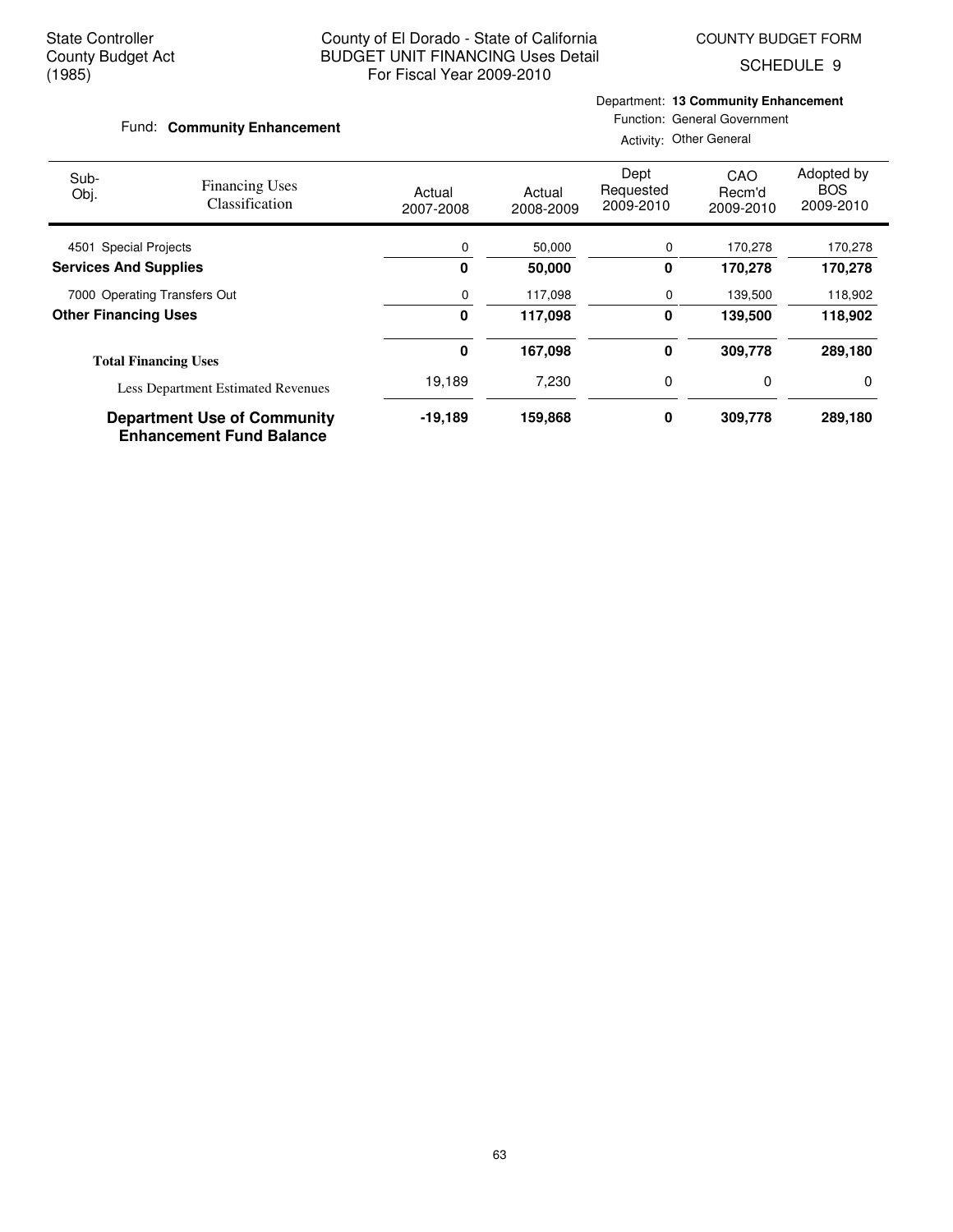COUNTY BUDGET FORM

SCHEDULE 9

#### Fund: General Fund

Department: **14 General Services** Function: General Government Activity: Other General

| Sub-<br>Obj.  | <b>Financing Uses</b><br>Classification         | Actual<br>2007-2008 | Actual<br>2008-2009 | Dept<br>Requested<br>2009-2010 | CAO<br>Recm'd<br>2009-2010 | Adopted by<br><b>BOS</b><br>2009-2010 |
|---------------|-------------------------------------------------|---------------------|---------------------|--------------------------------|----------------------------|---------------------------------------|
|               | 3000 Permanent Employees / Elected Officials    | 2,994,924           | 2,154,056           | 0                              | 0                          | 0                                     |
|               | 3001 Temporary Employees                        | 98,932              | 114,936             | 0                              | 0                          | 0                                     |
| 3002 Overtime |                                                 | 19,003              | 28,643              | 0                              | 0                          | 0                                     |
|               | 3004 Other Compensation                         | 80,548              | 253,496             | 0                              | 0                          | 0                                     |
|               | 3005 Tahoe Differential                         | 20,389              | 19,245              | 0                              | 0                          | 0                                     |
|               | 3007 Hazard Pay                                 | 612                 | 240                 | 0                              | 0                          | 0                                     |
|               | 3020 Employer Share - Employee Retirement       | 575,789             | 431,534             | 0                              | 0                          | 0                                     |
|               | 3022 Employer Share - Medi Care                 | 41,999              | 33,548              | 0                              | 0                          | 0                                     |
|               | 3040 Employer Share - Health Insurance          | 701,542             | 501,375             | 0                              | 0                          | 0                                     |
|               | 3041 Employer Share - Unemployment Insurance    | 12,927              | 10,564              | 0                              | 0                          | 0                                     |
|               | 3042 Employer Share - Long Term Disab Insurance | 11,644              | 9,778               | 0                              | 0                          | 0                                     |
|               | 3043 Employer Share - Deferred Compensation     | 7,905               | 5,228               | 0                              | 0                          | 0                                     |
|               | 3046 Retiree Health: Defined Contributions      | 142,709             | 174,144             | 0                              | 0                          | 0                                     |
|               | 3060 Employer Share - Workers' Compensation     | 137,065             | 108,754             | 0                              | 0                          | 0                                     |
|               | 3080 Flexible Benefits                          | 3,740               | 11,722              | 0                              | 0                          | 0                                     |
|               | <b>Salaries And Employee Benefits</b>           | 4,849,730           | 3,857,263           | 0                              | 0                          | 0                                     |
|               | 4020 Clothing and Personal Supplies             | 1,463               | 2,420               | 0                              | 0                          | 0                                     |
| 4022 Uniforms |                                                 | 1,164               | 986                 | 0                              | 0                          | 0                                     |
|               | 4040 Telephone Company Vendor Payments          | 11,008              | 3,640               | 0                              | 0                          | 0                                     |
|               | 4041 Cnty Pass thru Telephone Chrges to Depts   | 1,013               | 713                 | 0                              | 0                          | 0                                     |
|               | 4080 Household Expense                          | 40,264              | 39,459              | 0                              | 0                          | 0                                     |
|               | 4081 Household Expense - Paper Goods            | 0                   | 285                 | 0                              | 0                          | 0                                     |
|               | 4083 Household Expense - Laundry                | 32,294              | 33,987              | 0                              | 0                          | 0                                     |
|               | 4085 Household Expense - Refuse Disposal        | 105,558             | 101,216             | 0                              | 0                          | 0                                     |
|               | 4086 Household Expense - Janitorial/Custodial   | 21,479              | 27,300              | 0                              | 0                          | 0                                     |
|               | 4087 Household Expense - Exterm/Fumigation Serv | 9,315               | 11,108              | 0                              | 0                          | 0                                     |
|               | 4100 Insurance - Premium                        | 20,669              | 55,614              | 0                              | 0                          | 0                                     |
|               | 4140 Maintenance - Equipment                    | 20,263              | 3,563               | 0                              | 0                          | 0                                     |
|               | 4141 Maintenance - Office Equipment             | 742                 | 0                   | 0                              | 0                          | 0                                     |
|               | 4143 Maintenance - Service Contracts            | 18,700              | 9,048               | 0                              | 0                          | 0                                     |
|               | 4145 Maintenance - Equipment Parts              | 689                 | 3,445               | 0                              | 0                          | 0                                     |
|               | 4160 Maintenance Vehicles - Service Contract    | 1,930               | 684                 | 0                              | 0                          | 0                                     |
|               | 4161 Maintenance Vehicles - Parts/Direct Chrg   | 1,679               | 321                 | 0                              | U                          | U                                     |
|               | 4162 Maintenance Vehicles - Supplies            | 102                 | 0                   | 0                              | 0                          | 0                                     |
|               | 4163 Maintenance Vehicles - Inventory           | 1,721               | 3                   | 0                              | 0                          | 0                                     |
|               | 4164 Maintenance Vehicles - Tires and Tubes     | 720                 | 0                   | 0                              | 0                          | 0                                     |
|               | 4165 Maintenance Vehicles - Oil and Grease      | 22                  | 55                  | 0                              | 0                          | 0                                     |
|               | 4180 Maintenance - Building and Improvements    | 191,809             | 127,619             | 0                              | 0                          | 0                                     |
|               | 4183 Maintenance - Grounds                      | 27,427              | 11,710              | 0                              | 0                          | 0                                     |
|               | 4184 Maintenance - Cemetery                     | 5,869               | 11,596              | 0                              | 0                          | 0                                     |
|               | 4185 Maintenance - Park                         | 17,310              | 13,430              | 0                              | 0                          | 0                                     |
|               | 4187 Maintenance - Trail                        | 3,001               | 1,473               | 0                              | 0                          | 0                                     |
|               | 4189 Maintenance - Water System                 | 0                   | 972                 | 0                              | 0                          | 0                                     |
|               | 4190 Maintenance - Drainage                     | 0                   | 453                 | 0                              | 0                          | 0                                     |
|               | 4192 Maintenance - Lighting                     | 3,039               | 0                   | 0                              | 0                          | 0                                     |
|               | 4197 Maintenance - Building Supplies            | 114,975             | 108,736             | 0                              | 0                          | 0                                     |
|               | 4200 Medical, Dental and Laboratory Supplies    | 120                 | 0                   | 0                              | 0                          | 0                                     |
|               | 4220 Memberships                                | 1,075               | 813                 | 0                              | 0                          | 0                                     |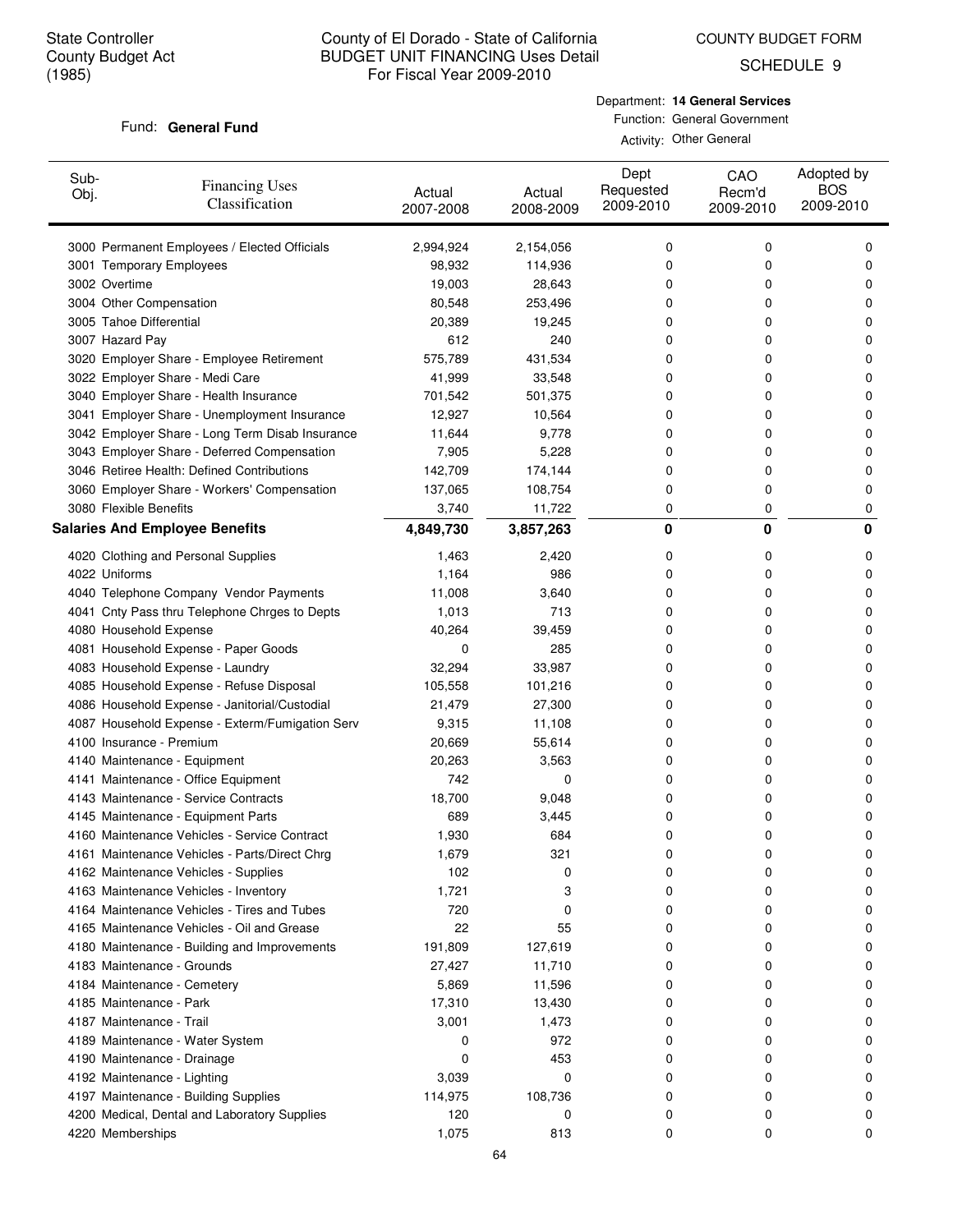COUNTY BUDGET FORM

SCHEDULE 9

### Fund: General Fund

Department: **14 General Services** Function: General Government Activity: Other General

| Sub-<br>Obj.                 | <b>Financing Uses</b><br>Classification      | Actual<br>2007-2008 | Actual<br>2008-2009 | Dept<br>Requested<br>2009-2010 | CAO<br>Recm'd<br>2009-2010 | Adopted by<br><b>BOS</b><br>2009-2010 |
|------------------------------|----------------------------------------------|---------------------|---------------------|--------------------------------|----------------------------|---------------------------------------|
| 4241 Cash Shortage           |                                              | 0                   | 20                  | 0                              | 0                          | 0                                     |
| 4260 Office Expense          |                                              | 16.430              | 5,138               | 0                              | 0                          | 0                                     |
| 4261 Postage                 |                                              | 3,316               | 1,241               | 0                              | 0                          | 0                                     |
| 4262 Software                |                                              | 325                 | 12,750              | 0                              | 0                          | 0                                     |
|                              | 4263 Subscription / Newspaper / Journals     | 2,611               | 701                 | 0                              | 0                          | 0                                     |
| 4264 Books / Manuals         |                                              | 985                 | 223                 | 0                              | 0                          | 0                                     |
| 4265 Law Books               |                                              | 178                 | 252                 | 0                              | 0                          | 0                                     |
|                              | 4266 Printing / Duplicating                  | 48,090              | 1,691               | 0                              | 0                          | 0                                     |
|                              | 4300 Professional and Specialized Services   | 12,346              | 26,358              | 0                              | 0                          | 0                                     |
|                              | 4322 Medical and Sobriety Examinations       | 117                 | 0                   | 0                              | 0                          | 0                                     |
|                              | 4324 Medical, Dental and Lab Services        | 3,754               | 3,884               | 0                              | 0                          | 0                                     |
| 4333 Burial Services         |                                              | 4,680               | 4,715               | 0                              | 0                          | 0                                     |
|                              | 4334 Fire Prevention and Inspection          | 27,708              | 36,033              | 0                              | 0                          | 0                                     |
|                              | 4337 Other Governmental Agencies             | 0                   | 1,569               | 0                              | 0                          | 0                                     |
|                              | 4400 Publication and Legal Notices           | 320                 | 0                   | 0                              | 0                          | 0                                     |
|                              | 4420 Rents and Leases - Equipment            | 143,793             | 31,603              | 0                              | 0                          | 0                                     |
| 4421 Security System         |                                              | 2,328               | 0                   | 0                              | 0                          | 0                                     |
|                              | 4440 Rent & Lease - Building/Improvements    | 20,727              | 0                   | 0                              | 0                          | 0                                     |
|                              | 4460 Small Tools and Instruments             | 4,541               | 5,502               | 0                              | 0                          | 0                                     |
| 4461 Minor Equipment         |                                              | 15,744              | 10,994              | 0                              | 0                          | 0                                     |
|                              | 4462 Minor Computer Equipment                | 506                 | 148                 | 0                              | 0                          | 0                                     |
|                              | 4463 Minor Telephone and Radio Equipment     | 184                 | 631                 | 0                              | 0                          | 0                                     |
|                              | 4465 Minor Vehicle Equipment                 | 4,730               | 136                 | 0                              | 0                          | 0                                     |
|                              | 4500 Special Departmental Expense            | 420                 | 5,110               | 0                              | 0                          | 0                                     |
| 4501 Special Projects        |                                              | 9,894               | 28,586              | 0                              | 0                          | 0                                     |
|                              | 4503 Staff Development                       | 1,820               | 280                 | 0                              | 0                          | 0                                     |
|                              | 4506 Film Development/Photography Supplies   | 499                 | 998                 | 0                              | 0                          | 0                                     |
|                              | 4507 Fire and Safety Supplies                | 122                 | 216                 | 0                              | 0                          | 0                                     |
|                              | 4512 Print Shop Inventory - General Serv     | 28,283              | 0                   | 0                              | 0                          | 0                                     |
|                              | 4513 Central Stores Inventory - General Serv | 263,841             | 0                   | 0                              | 0                          | 0                                     |
|                              | 4514 Bulk Postage Purchase - General Serv    | 336,248             | 0                   | 0                              | 0                          | 0                                     |
|                              | 4515 Bulk Fuel Purchase - Fleet              | 81                  | 0                   | 0                              | 0                          | 0                                     |
| 4529 Software License        |                                              | 16,283              | 15,623              | 0                              | 0                          | 0                                     |
|                              | 4550 Central Stores Inventory Offset         | $-259,012$          | 0                   | 0                              | 0                          | 0                                     |
|                              | 4551 Bulk Postage Purchase Offset            | $-284,596$          | 0                   | 0                              | 0                          | 0                                     |
| 4564 Road: Herbicide         |                                              | 0                   | 2,071               | 0                              | 0                          | 0                                     |
| 4571 Road: Signs             |                                              | 4,768               | 5,748               | 0                              | 0                          | 0                                     |
|                              | 4600 Transportation and Travel               | 1,842               | 0                   | 0                              | 0                          | 0                                     |
|                              | 4602 Employee - Private Auto Mileage         | 5,568               | 5,294               | 0                              | 0                          | 0                                     |
|                              | 4604 Volunteer - Private Auto Mileage        | 154                 | 0                   | 0                              | 0                          | 0                                     |
|                              | 4605 Vehicle - Rent Or Lease                 | 60,940              | 28,069              | 0                              | 0                          | 0                                     |
| 4606 Fuel Purchases          |                                              | 57,610              | 33,966              | 0                              | 0                          | 0                                     |
| 4620 Utilities               |                                              | 880,728             | 846,809             | 0                              | 0                          | 0                                     |
| <b>Services And Supplies</b> |                                              | 2,094,329           | 1,687,012           | 0                              | 0                          | 0                                     |
|                              | 5060 Retirement of Other Long Term Debt      | 144,895             | 151,664             | 0                              | 0                          | 0                                     |
|                              | 5100 Interest: Other Long Term Debt          | 30,757              | 23,987              | 0                              | 0                          | 0                                     |
|                              | 5180 Taxes & Assessments                     | 233                 | 233                 | 0                              | 0                          | 0                                     |
|                              | 5240 Contribution To Non-county Governmental | 20,000              | 0                   | 0                              | 0                          | 0                                     |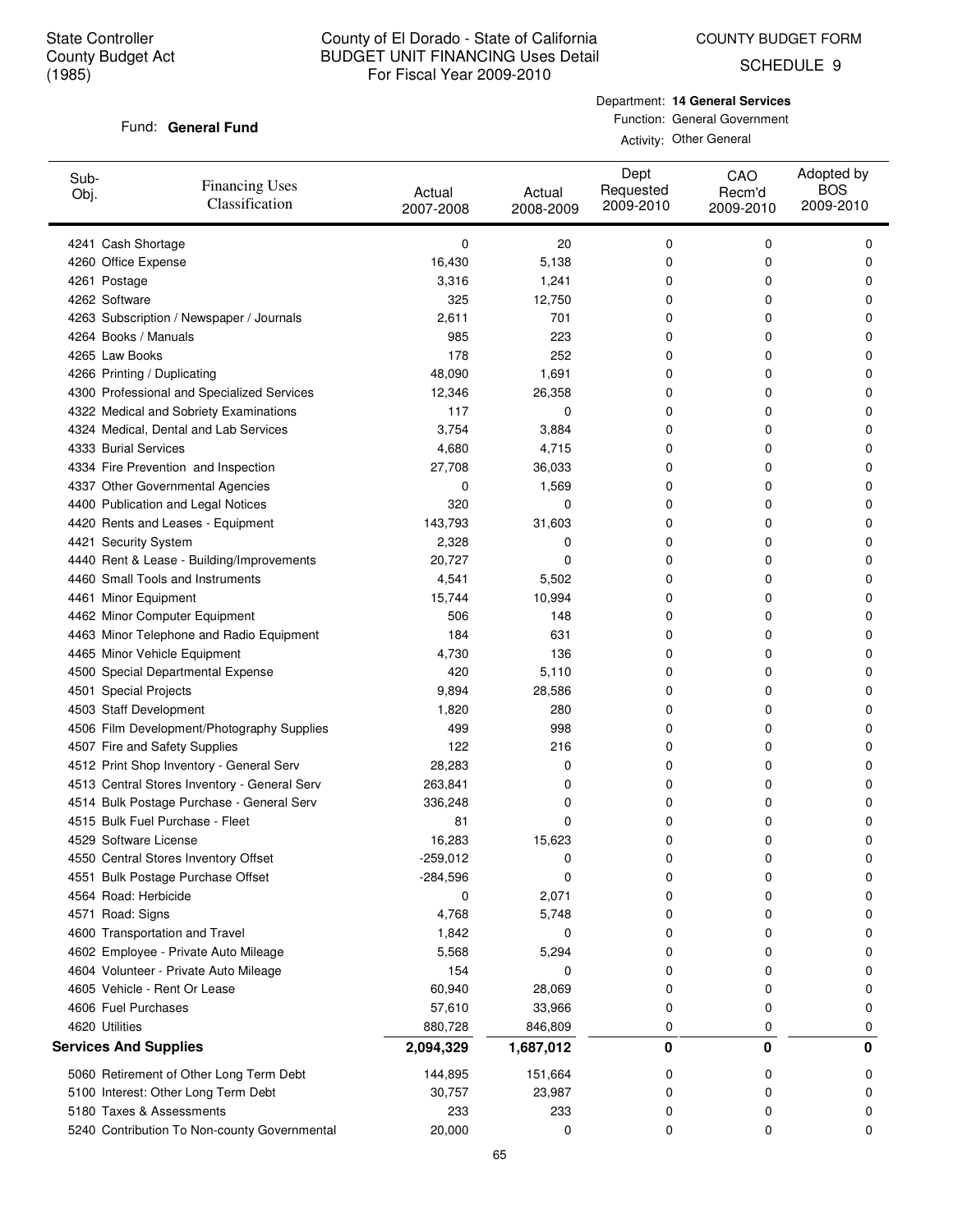COUNTY BUDGET FORM

SCHEDULE 9

### Fund: General Fund

# Department: **14 General Services** Function: General Government Activity: Other General

| Sub-<br>Obj.                | <b>Financing Uses</b><br>Classification                                         | Actual<br>2007-2008 | Actual<br>2008-2009 | Dept<br>Requested<br>2009-2010 | CAO<br>Recm'd<br>2009-2010 | Adopted by<br><b>BOS</b><br>2009-2010 |
|-----------------------------|---------------------------------------------------------------------------------|---------------------|---------------------|--------------------------------|----------------------------|---------------------------------------|
|                             | 5300 Interfund Expenditures                                                     | 72,053              | 211,028             | 0                              | $\mathbf 0$                | 0                                     |
|                             | 5306 Intrfnd Exp: Central Duplicating                                           | 120                 | 0                   | 0                              | $\mathbf 0$                | $\Omega$                              |
|                             | 5320 Intrfnd Exp: Network Support                                               | 2,159               | 0                   | 0                              | 0                          | 0                                     |
| <b>Other Charges</b>        |                                                                                 | 270,216             | 386,912             | 0                              | 0                          | 0                                     |
|                             | 6040 Fixed Assets - Equipment                                                   | 28,246              | 11,183              | 0                              | $\mathbf 0$                | 0                                     |
|                             | 6045 Fixed Assets - Vehicles                                                    | 2,968               | $\Omega$            | 0                              | 0                          | 0                                     |
| <b>Fixed Assets</b>         |                                                                                 | 31,214              | 11,183              | 0                              | 0                          | 0                                     |
| 7200 Intrafund Transfers    |                                                                                 | 6,843               | 20,183              | 0                              | 0                          | 0                                     |
|                             | 7220 Intrafnd: Telephone Equipment and Support                                  | 27,372              | 19,913              | 0                              | 0                          | $\Omega$                              |
| 7223 Intrafnd: Mail Service |                                                                                 | 5,889               | 4,947               | 0                              | 0                          | $\Omega$                              |
|                             | 7224 Intrafnd: Stores Support                                                   | 17,100              | 14,460              | 0                              | 0                          | $\Omega$                              |
|                             | 7225 Intrafnd: Central Duplicating                                              | 7,257               | 2,617               | 0                              | 0                          | $\Omega$                              |
|                             | 7227 Intrafnd: Internal Data Processing                                         | 38,445              | 42,092              | 0                              | 0                          | $\Omega$                              |
| 7229 Intrafnd: PC Support   |                                                                                 | 6,488               | 1,330               | 0                              | 0                          | 0                                     |
|                             | 7231 Intrafnd: IS Programming Support                                           | 5,700               | 3,420               | 0                              | 0                          | 0                                     |
|                             | 7232 Intrafnd: Maint Bldg & Improvmnts                                          | 321                 | 1,239               | 0                              | 0                          | 0                                     |
|                             | 7234 Intrafnd: Network Support                                                  | 51,035              | 55,926              | 0                              | 0                          | 0                                     |
| <b>Intrafund Transfers</b>  |                                                                                 | 166,449             | 166,126             | 0                              | 0                          | 0                                     |
|                             | 7350 Intrfnd Abatemnt: Only General Fund                                        | $-728$              | 0                   | 0                              | 0                          | 0                                     |
|                             | 7357 Intrfnd Abatemnt: Mail Service                                             | $-115,594$          | 0                   | 0                              | 0                          | 0                                     |
|                             | 7358 Intrfnd Abatemnt: Stores Support                                           | $-125,434$          | 0                   | 0                              | 0                          | 0                                     |
|                             | 7359 Intrfnd Abatemnt: Central Duplicating                                      | $-118,144$          | 0                   | 0                              | 0                          | 0                                     |
|                             | 7360 Intrfnd Abatemnt: Lease Administration Fee                                 | $-16,988$           | 0                   | 0                              | 0                          | 0                                     |
|                             | 7366 Intrfnd Abatemnt: Maint Bldg & Improvmnts                                  | $-231,659$          | $-180,976$          | 0                              | 0                          | 0                                     |
| <b>Intrafund Abatement</b>  |                                                                                 | $-608,548$          | $-180,976$          | 0                              | 0                          | 0                                     |
|                             | <b>Total Financing Uses</b>                                                     | 6,803,390           | 5,927,520           | 0                              | 0                          | 0                                     |
|                             | Less Department Estimated Revenues                                              | 1,759,031           | 1,157,698           | 0                              | 0                          | 0                                     |
|                             | <b>Department Use of Other General</b><br><b>Fund Sources (Net County Cost)</b> | 5,044,359           | 4,769,823           | 0                              | 0                          | 0                                     |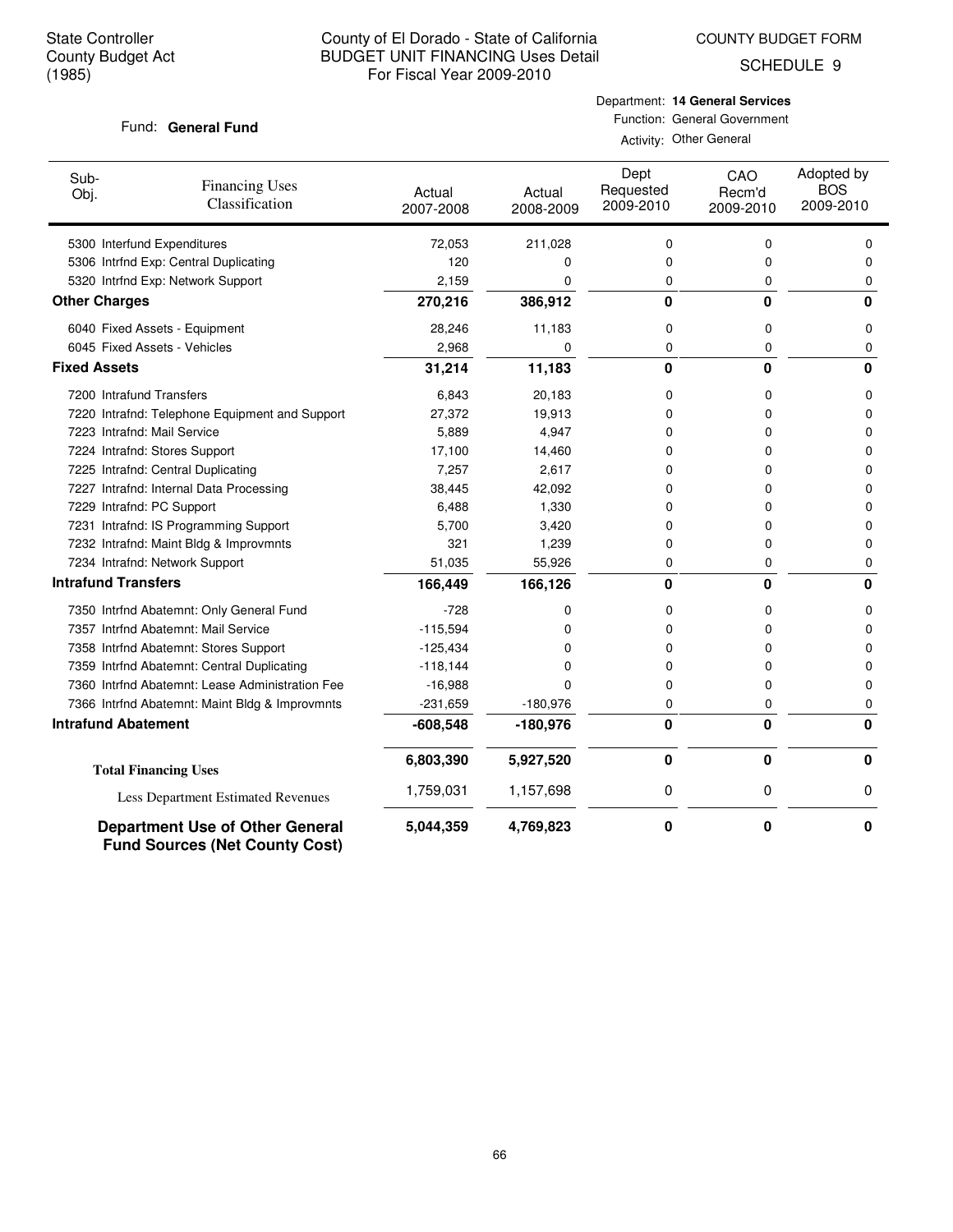COUNTY BUDGET FORM

SCHEDULE 9

# Fund: General Fund

# Department: **15 Gen Fund Other Operations** Function: General Government

Activity: Other General

| Sub-<br>Obj.                 | <b>Financing Uses</b><br>Classification                                         | Actual<br>2007-2008 | Actual<br>2008-2009 | Dept<br>Requested<br>2009-2010 | CAO<br>Recm'd<br>2009-2010 | Adopted by<br><b>BOS</b><br>2009-2010 |
|------------------------------|---------------------------------------------------------------------------------|---------------------|---------------------|--------------------------------|----------------------------|---------------------------------------|
|                              | 3000 Permanent Employees / Elected Officials                                    | 0                   | 0                   | 500,000                        | 500,000                    | 15,000                                |
| 3080 Flexible Benefits       |                                                                                 | 12,264              | 11,190              | 0                              | 0                          | $\Omega$                              |
|                              | <b>Salaries And Employee Benefits</b>                                           | 12,264              | 11,190              | 500,000                        | 500,000                    | 15,000                                |
| 4220 Memberships             |                                                                                 | 5,000               | 0                   | 5,000                          | 5,000                      | 0                                     |
|                              | 4300 Professional and Specialized Services                                      | 254,488             | 118,185             | 360,970                        | 360,970                    | 460,970                               |
|                              | 4324 Medical, Dental and Lab Services                                           | 66,150              | 0                   | 0                              | 0                          | $\Omega$                              |
|                              | 4400 Publication and Legal Notices                                              | 7,561               | 4,507               | 8,500                          | 8,500                      | 8,500                                 |
| 4501 Special Projects        |                                                                                 | 221,289             | 395,704             | 274,397                        | 274,397                    | 200,000                               |
| <b>Services And Supplies</b> |                                                                                 | 554,488             | 518,396             | 648,867                        | 648,867                    | 669,470                               |
| 5142 Audit Findings          |                                                                                 | 21,794              | 0                   | 0                              | 0                          | 0                                     |
|                              | 5240 Contribution To Non-county Governmental                                    | 1,571,388           | 1,567,918           | 654,710                        | 654,710                    | 557,734                               |
|                              | 5300 Interfund Expenditures                                                     | 8,000               | 0                   | 8,000                          | 8,000                      | 8,000                                 |
| <b>Other Charges</b>         |                                                                                 | 1,601,182           | 1,567,918           | 662,710                        | 662,710                    | 565,734                               |
|                              | 7000 Operating Transfers Out                                                    | 19,060,132          | 16,265,986          | 17,710,747                     | 17,629,384                 | 16,857,692                            |
| <b>Other Financing Uses</b>  |                                                                                 | 19,060,132          | 16,265,986          | 17,710,747                     | 17,629,384                 | 16,857,692                            |
|                              | 7225 Intrafnd: Central Duplicating                                              | 0                   | 221                 | 0                              | 0                          | 0                                     |
| <b>Intrafund Transfers</b>   |                                                                                 | $\bf{0}$            | 221                 | $\mathbf{0}$                   | $\bf{0}$                   | $\mathbf{0}$                          |
|                              | 7367 Intrfnd Abatemnt: Child Support Services                                   | $-331,113$          | $-97,515$           | $-44,890$                      | $-44,890$                  | $-44,890$                             |
| <b>Intrafund Abatement</b>   |                                                                                 | $-331,113$          | $-97,515$           | $-44,890$                      | $-44,890$                  | $-44,890$                             |
| 7700 Contingency             |                                                                                 | 0                   | 0                   | 5,310,000                      | 5,260,000                  | 4,856,178                             |
|                              | <b>Appropriations for Contingencies</b>                                         | 0                   | $\mathbf{0}$        | 5,310,000                      | 5,260,000                  | 4,856,178                             |
|                              | <b>Total Financing Uses</b>                                                     | 20,896,953          | 18,266,195          | 24,787,434                     | 24,656,071                 | 22,919,184                            |
|                              | Less Department Estimated Revenues                                              | 108,216,435         | 108,139,323         | 109,034,080                    | 109,034,080                | 98,764,112                            |
|                              | <b>Department Use of Other General</b><br><b>Fund Sources (Net County Cost)</b> | $-87,319,482$       | $-89,873,128$       | $-84,246,646$                  | $-84,378,009$              | -75,844,928                           |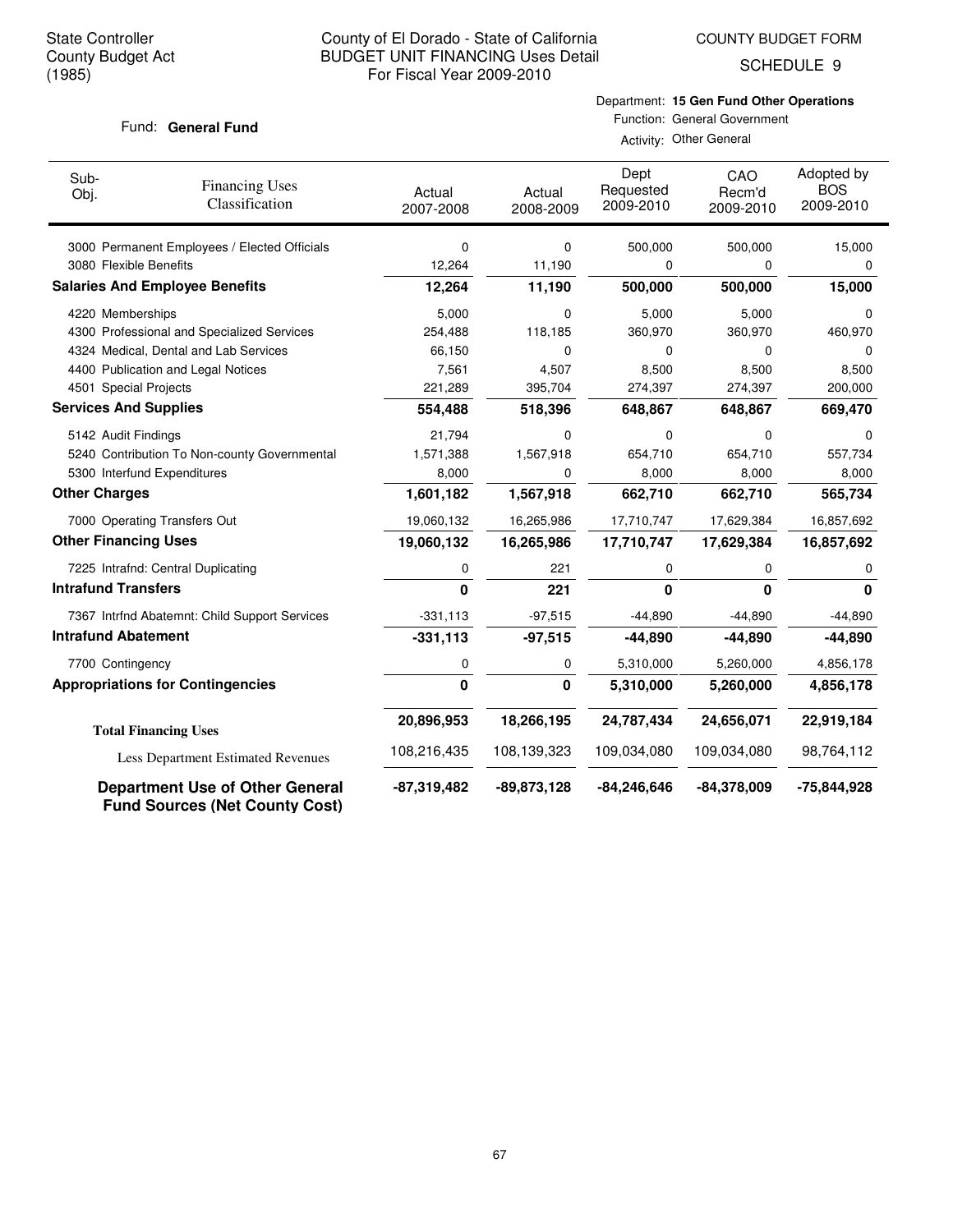COUNTY BUDGET FORM

Department: **19 Grand Jury**

SCHEDULE 9

#### Actual 2007-2008 **Actual** 2008-2009 Dept Requested 2009-2010 Adopted by BOS 2009-2010 Fund: General Fund Sub-Obj. Function: Public Protection Activity: Judicial CAO Recm'd 2009-2010 Financing Uses Classification 3001 Temporary Employees and the control of the control of the control of the control of the control of the control of the control of the control of the control of the control of the control of the control of the control o 3022 Employer Share - Medi Care 0 0 0 0 0 3041 Employer Share - Unemployment Insurance 1 0 0 0 0 3060 Employer Share - Workers' Compensation 293 187 187 187 187 **Salaries And Employee Benefits 321 187 187 187 187** 4041 Cnty Pass thru Telephone Chraes to Depts 35 10 50 50 50 50 50 4080 Household Expense 128 85 125 125 125 4100 Insurance - Premium 0 6,435 6,435 6,435 6,435 4127 Grand Jury Expense 34,995 31,620 33,000 33,000 33,000 4180 Maintenance - Building and Improvements  $\begin{pmatrix} 0 & 0 & 0 \\ 0 & 0 & 2,000 \end{pmatrix}$  2,000  $\begin{pmatrix} 2,000 & 2,000 \\ 2,000 & 2,000 \end{pmatrix}$ 4220 Memberships 0 0 35 35 35 4260 Office Expense 2,396 739 1,079 1,079 1,079 4261 Postage 239 369 250 250 250 4266 Printing / Duplicating 700 0 300 300 300 4300 Professional and Specialized Services 39,862 19 10,000 3,890 10,000 4400 Publication and Legal Notices 446 206 500 500 500 4420 Rents and Leases - Equipment 3,295 2,586 3,000 3,00 3,000 0 4461 Minor Equipment 4,861 0 0 0 0 4500 Special Departmental Expense  $\begin{array}{ccc} 0 & 0 & 792 & 500 & 500 \end{array}$ 4502 Educational Materials **100** 100 100 100 100 100 100 100 4503 Staff Development 520 1,665 600 600 600 4600 Transportation and Travel 1,870 698 1,000 1,000 1,000 4602 Employee - Private Auto Mileage 34,240 26,428 31,000 31,000 31,000 **Services And Supplies 123,586 71,652 89,974 89,974 83,864** 7200 Intrafund Transfers 1.450 1.450 1.450 1.450 1.450 1.450 1.450 1.450 1.450 7220 Intrafnd: Telephone Equipment and Support 350 347 0 0 0 7223 Intrafnd: Mail Service 1,408 1,192 1,192 1,192 1,192 7224 Intrafnd: Stores Support 299 391 391 391 391 7225 Intrafnd: Central Duplicating  $4,203$   $4,203$   $2,583$   $1,000$   $1,000$   $1,000$   $1,000$ 7227 Intrafnd: Internal Data Processing 1,493 1,873 1,903 1,903 1,903 7229 Intrafnd: PC Support 60 90 120 120 120 7231 Intrafnd: IS Programming Support 120 120 120 120 120 120 120 7232 Intrafnd: Maint Bldg & Improvmnts 146 0 0 0 0 7234 Intrafnd: Network Support 1,996 2,204 2,410 2,410 2,410 **Intrafund Transfers 10,406 9,325 8,586 8,586 8,586 134,313 81,164 98,747 92,637 98,747 Total Financing Uses** Less Department Estimated Revenues 0 0 0 0 <sup>0</sup> **Department Use of Other General 134,313 81,164 98,747 92,637 98,747 Fund Sources (Net County Cost)**